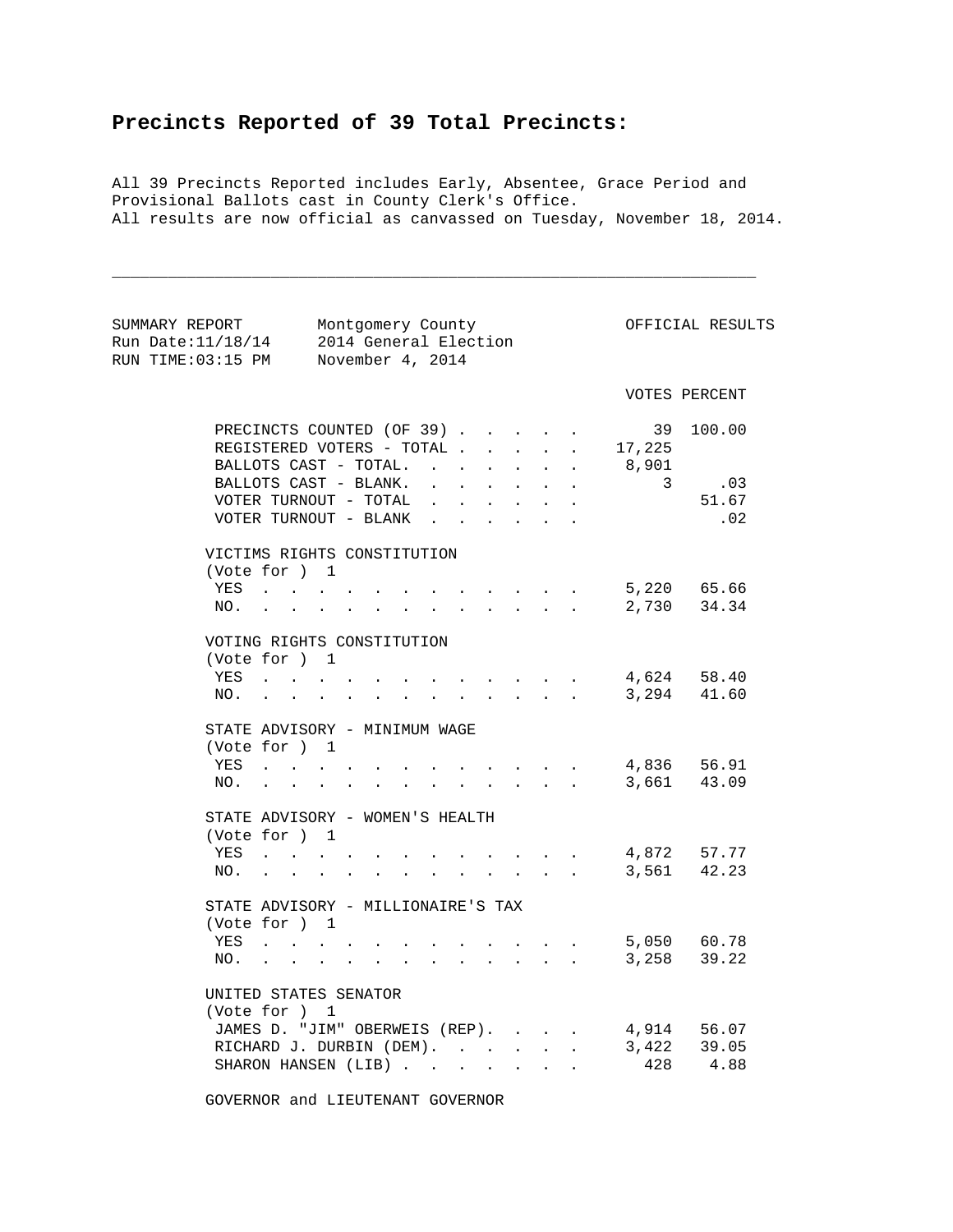| (Vote for ) 1<br>5,260 60.40<br>B. RAUNER/E. SANGUINETTI (REP).<br>$\ddot{\phantom{a}}$<br>$2,752$ 31.60<br>P. QUINN/P. VALLAS (DEM)<br>$\mathbf{r}$<br>$\ddot{\phantom{a}}$<br>$\ddot{\phantom{0}}$<br>677 7.77<br>C. GRIMM/A.CUMMINGS (LIB)<br>$\mathbf{L}$<br>$\mathbf{L}$<br>$\ddot{\phantom{a}}$<br>19 .22<br>$\texttt{WRITE-IN.}$<br>$\mathbf{A}$<br>$\ddot{\phantom{a}}$ |
|---------------------------------------------------------------------------------------------------------------------------------------------------------------------------------------------------------------------------------------------------------------------------------------------------------------------------------------------------------------------------------|
| ATTORNEY GENERAL<br>(Vote for ) 1<br>4,517 51.99<br>PAUL M. SCHIMPF (REP)<br>3,817 43.93<br>355 4.09<br>LISA MADIGAN (DEM).<br>BEN KOYL (LIB). .<br>$\ddot{\phantom{a}}$                                                                                                                                                                                                        |
| SECRETARY OF STATE<br>(Vote for ) 1<br>MICHAEL WEBSTER (REP)<br>$\cdot$ $\cdot$ $\cdot$ 3,637 41.53<br>4,778 54.56<br>JESSE WHITE (DEM).<br>$\sim 10^{-10}$<br>$\mathbf{L}$<br>$\mathbf{L}$<br>$\ddot{\phantom{0}}$<br>342 3.91<br>CHRISTOPHER MICHEL (LIB).<br>$\sim$<br>$\ddot{\phantom{a}}$<br>$\mathbf{r}$ . The set of $\mathbf{r}$                                        |
| COMPTROLLER<br>(Vote for ) 1<br>5,420 62.53<br>JUDY BAAR TOPINKA (REP).<br>2,772 31.98<br>SHEILA SIMON (DEM)<br>$\mathbf{L}$<br>$\mathbf{L}$<br>$\mathbf{L}$<br>$\ddot{\phantom{a}}$<br>476 5.49<br>JULIE FOX (LIB)                                                                                                                                                             |
| TREASURER<br>(Vote for ) 1<br>4,799 56.45<br>3,253 38.26<br>450 5.29<br>TOM CROSS (REP)<br>MICHAEL W. FRERICHS (DEM).<br>$\mathbf{L}^{\text{max}}$<br>$\mathbf{L}$<br>$\mathbf{r}$<br>MATTHEW SKOPEK (LIB).                                                                                                                                                                     |
| REPRESENTATIVE IN CONGRESS 13TH DIST<br>(Vote for ) 1<br>RODNEY DAVIS (REP)<br>. 5,660 65.01<br>3,047 34.99<br>ANN E. CALLIS (DEM)                                                                                                                                                                                                                                              |
| STATE SENATOR IN THE 48TH DIST<br>(Vote for ) 1<br>4,375 50.28<br>LINDA LITTLE (REP)<br>$\mathbf{z}$ and $\mathbf{z}$<br>4,327 49.72<br>ANDY MANAR (DEM).                                                                                                                                                                                                                       |
| STATE REP IN THE 95TH DIST<br>(Vote for ) 1<br>7,474 100.00<br>WAYNE ARTHUR ROSENTHAL (REP)<br>NO CANDIDATE FILED.<br>$\Omega$                                                                                                                                                                                                                                                  |
| COUNTY CLERK<br>(Vote for ) 1<br>7,877 100.00<br>SANDY LEITHEISER (REP)<br>NO CANDIDATE FILED.<br>$\Omega$<br>$\mathbf{L}$                                                                                                                                                                                                                                                      |
| COUNTY TREASURER<br>(Vote for ) 1<br>7,689<br>100.00<br>RONALD D. JENKINS (REP).<br>NO CANDIDATE FILED<br>$\Omega$                                                                                                                                                                                                                                                              |
| COUNTY SHERIFF<br>(Vote for ) 1                                                                                                                                                                                                                                                                                                                                                 |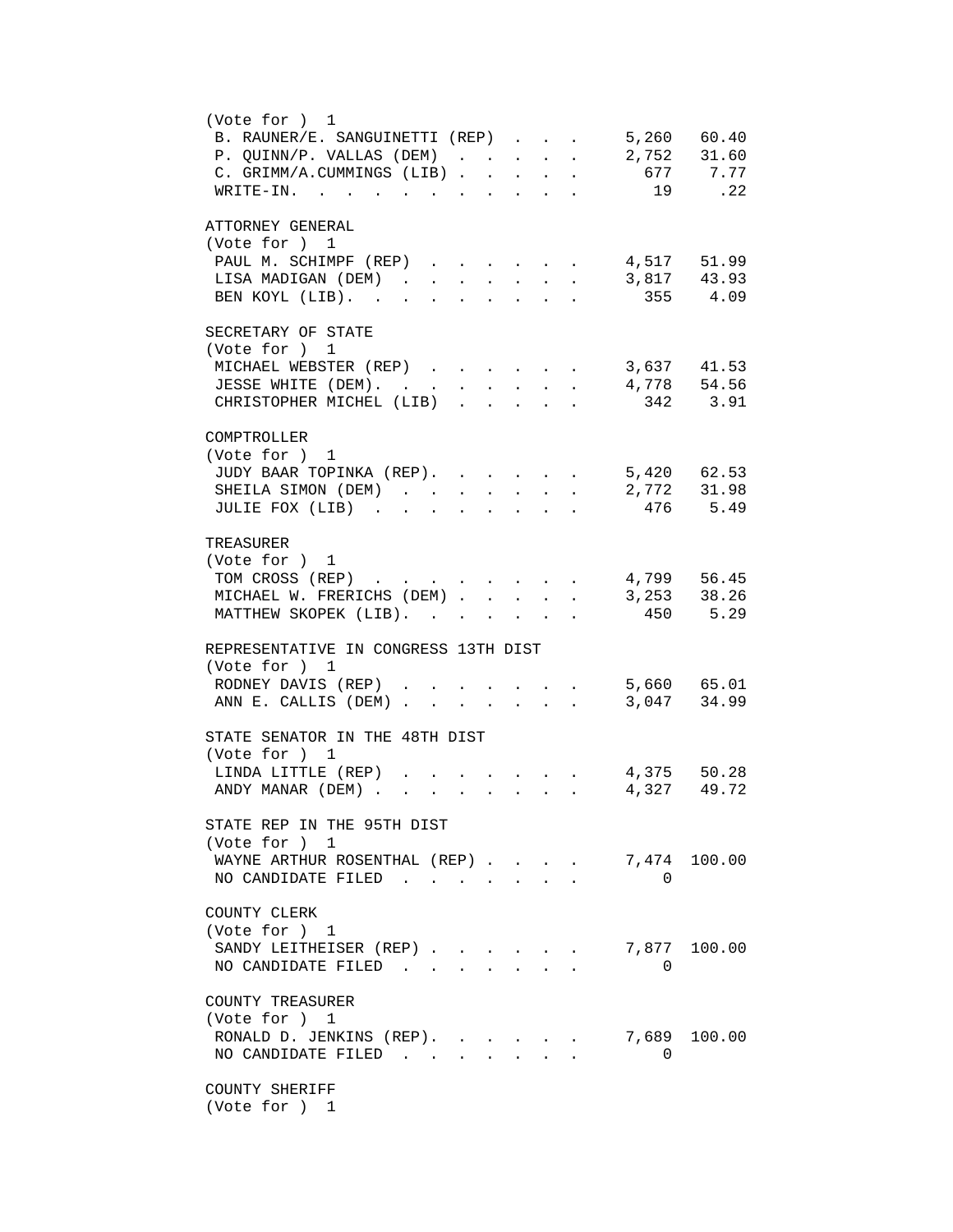| JIM VAZZI (REP)<br>NO CANDIDATE FILED                    |                           |                           |              |                                                           | $\mathbf{z} = \mathbf{z} + \mathbf{z}$ | $\Omega$                                                                           | 7,680 100.00           |
|----------------------------------------------------------|---------------------------|---------------------------|--------------|-----------------------------------------------------------|----------------------------------------|------------------------------------------------------------------------------------|------------------------|
| REG SUPT OF SCHOOLS (CGJM)<br>(Vote for ) 1              |                           |                           |              |                                                           |                                        |                                                                                    |                        |
| NO CANDIDATE FILED<br>LARRY PFEIFFER (DEM).              |                           |                           |              | $\mathbf{r}$ , $\mathbf{r}$ , $\mathbf{r}$ , $\mathbf{r}$ |                                        | $\overline{0}$                                                                     | 65 100.00              |
| REG SUPT OF SCHOOLS (MEN & SANG)<br>(Vote for ) 1        |                           |                           |              |                                                           |                                        |                                                                                    |                        |
| JEFF VOSE (REP)<br>NO CANDIDATE FILED.                   | $\mathbf{L} = \mathbf{L}$ |                           | $\mathbf{r}$ | $\mathbf{L}$                                              |                                        | 17<br>$\overline{0}$                                                               | 100.00                 |
| REG SUPT OF SCHOOLS (MADISON)<br>(Vote for ) 1           |                           |                           |              |                                                           |                                        |                                                                                    |                        |
| NO CANDIDATE FILED<br>ROBERT A. DAIBER (DEM)             |                           |                           |              |                                                           |                                        | 0<br>$\Omega$                                                                      |                        |
| REG SUPT OF SCHOOLS (BCEFM)<br>(Vote for ) 1             |                           |                           |              |                                                           |                                        |                                                                                    |                        |
| NO CANDIDATE FILED<br>JULIE WOLLERMAN (DEM) 6,272 100.00 |                           |                           |              |                                                           |                                        | 0                                                                                  |                        |
| COUNTY BOARD MEMBER DIST 1<br>(Vote for ) 1              |                           |                           |              |                                                           |                                        |                                                                                    |                        |
| MEGAN I. BEELER (REP)<br>NO CANDIDATE FILED.             |                           |                           |              |                                                           |                                        | $\mathbf{A}^{(n)}$ and $\mathbf{A}^{(n)}$ and $\mathbf{A}^{(n)}$<br>$\overline{0}$ | 1,228 100.00           |
| COUNTY BOARD MEMBER DIST 2<br>(Vote for ) 1              |                           |                           |              |                                                           |                                        |                                                                                    |                        |
| JOSEPH V. GASPARICH (REP)<br>KEITH E. HANCOCK (DEM)      |                           |                           |              |                                                           |                                        |                                                                                    | 921 73.74<br>328 26.26 |
| COUNTY BOARD MEMBER DIST 5<br>(Vote for ) 1              |                           |                           |              |                                                           |                                        |                                                                                    |                        |
| WILLIAM D. BERGEN (REP).<br>SHARON KUCHAR (DEM)          |                           | $\mathbf{r} = \mathbf{r}$ |              | $\mathbf{L}$                                              |                                        |                                                                                    | 613 61.86<br>378 38.14 |
| COUNTY BOARD MEMBER DIST 7<br>(Vote for ) 1              |                           |                           |              |                                                           |                                        |                                                                                    |                        |
| ROBERT (BOB) SNEED (REP)<br>NO CANDIDATE FILED           |                           |                           |              |                                                           |                                        | 1,093<br>$\Omega$                                                                  | 100.00                 |
| COUNTY BOARD MEMBER DIST 3<br>(Vote for ) 2              |                           |                           |              |                                                           |                                        |                                                                                    |                        |
| JAY L. MARTIN (REP)<br>EVAN YOUNG (REP)                  |                           |                           |              | $\sim$                                                    |                                        |                                                                                    | 640 33.72<br>762 40.15 |
| GEORGE L. BLANKENSHIP (DEM)                              |                           |                           |              |                                                           |                                        |                                                                                    | 496 26.13              |
| COUNTY BOARD MEMBER DIST 4<br>(Vote for ) 2              |                           |                           |              |                                                           |                                        |                                                                                    |                        |
| EARLENE BLACKBURN- ROBINSON (REP)<br>MIKE PLUNKETT (DEM) |                           |                           |              |                                                           |                                        |                                                                                    | 664 34.95<br>656 34.53 |
| PAM THACKER (DEM).                                       |                           |                           |              |                                                           |                                        |                                                                                    | 580 30.53              |
| COUNTY BOARD MEMBER DIST 6<br>(Vote for ) 2              |                           |                           |              |                                                           |                                        |                                                                                    |                        |